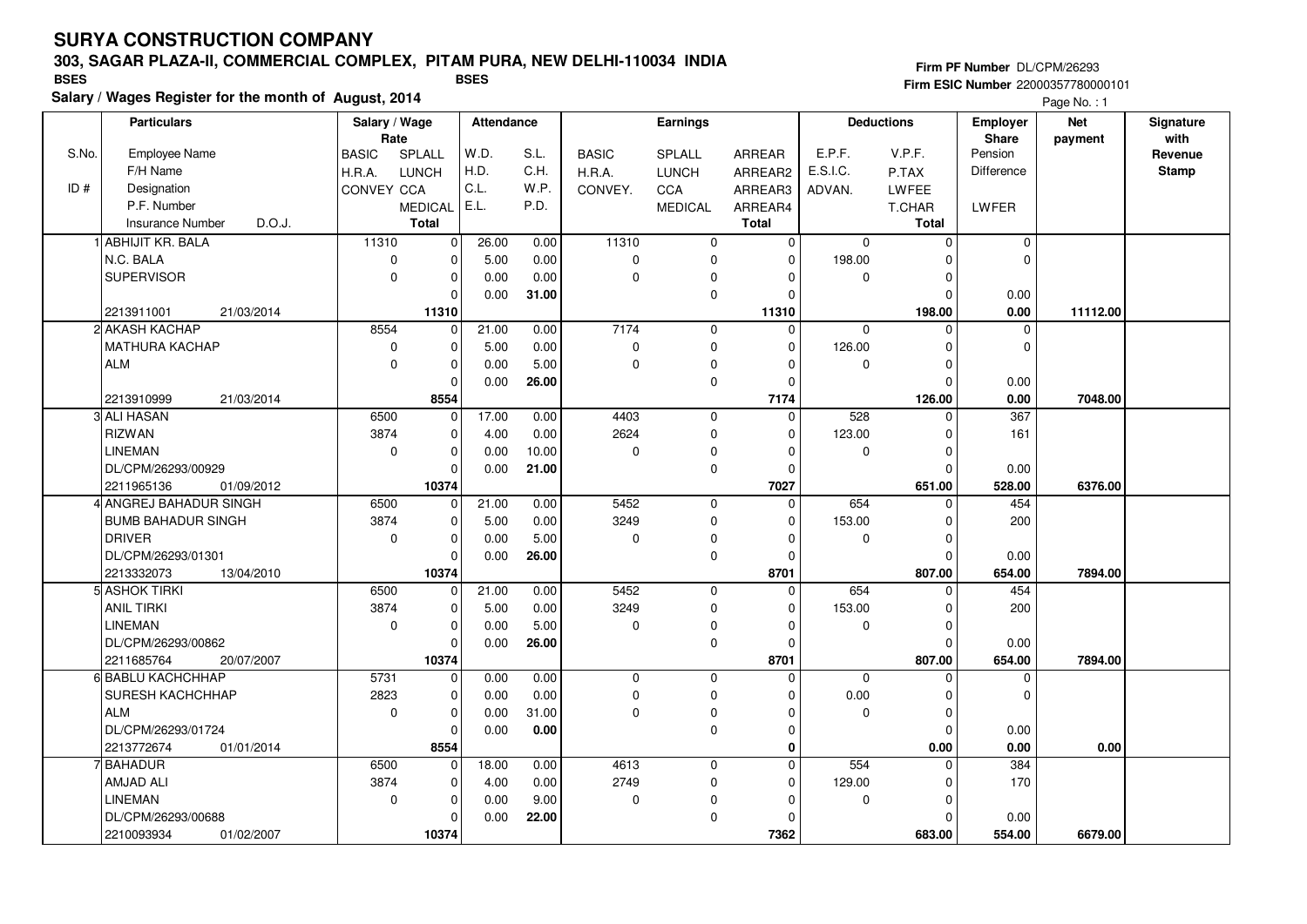### **303, SAGAR PLAZA-II, COMMERCIAL COMPLEX, PITAM PURA, NEW DELHI-110034 INDIA**

**Salary / Wages Register for the month of August, 2014 BSES BSES**

**Firm PF Number** DL/CPM/26293 **Firm ESIC Number** 22000357780000101

|       | <b>Particulars</b>                            | Salary / Wage<br>Rate |                     | Attendance |       |              | Earnings       |                  |          | <b>Deductions</b>  | <b>Employer</b><br>Share | <b>Net</b><br>payment | Signature<br>with |
|-------|-----------------------------------------------|-----------------------|---------------------|------------|-------|--------------|----------------|------------------|----------|--------------------|--------------------------|-----------------------|-------------------|
| S.No. | <b>Employee Name</b>                          | <b>BASIC</b>          | SPLALL              | W.D.       | S.L.  | <b>BASIC</b> | SPLALL         | ARREAR           | E.P.F.   | V.P.F.             | Pension                  |                       | Revenue           |
|       | F/H Name                                      | H.R.A.                | <b>LUNCH</b>        | H.D.       | C.H.  | H.R.A.       | <b>LUNCH</b>   | ARREAR2          | E.S.I.C. | P.TAX              | <b>Difference</b>        |                       | <b>Stamp</b>      |
| ID#   | Designation                                   | CONVEY CCA            |                     | C.L.       | W.P.  | CONVEY.      | CCA            | ARREAR3          | ADVAN.   | LWFEE              |                          |                       |                   |
|       | P.F. Number                                   |                       | MEDICAL             | E.L.       | P.D.  |              | <b>MEDICAL</b> | ARREAR4          |          | <b>T.CHAR</b>      | LWFER                    |                       |                   |
|       | Insurance Number<br>D.O.J.                    |                       | Total               |            |       |              |                | <b>Total</b>     |          | <b>Total</b>       |                          |                       |                   |
|       | 8 BASHANTI LAL                                | 6500                  | $\mathbf 0$         | 24.00      | 0.00  | 6081         | $\mathbf 0$    | $\mathbf 0$      | 730      | $\mathbf 0$        | 507                      |                       |                   |
|       | <b>RAM LAL</b>                                | 3874                  | $\mathbf 0$         | 5.00       | 0.00  | 3624         | $\mathbf 0$    | 0                | 170.00   | $\Omega$           | 223                      |                       |                   |
|       | <b>DRIVER</b>                                 | $\mathbf 0$           | $\mathbf 0$         | 0.00       | 2.00  | $\mathbf 0$  | 0              | $\Omega$         | 0        | $\Omega$           |                          |                       |                   |
|       | DL/CPM/26293/01412                            |                       | $\mathbf 0$         | 0.00       | 29.00 |              | $\mathbf 0$    | $\mathbf 0$      |          | $\Omega$           | 0.00                     |                       |                   |
|       | 2213549967<br>01/12/2010                      |                       | 10374               |            |       |              |                | 9705             |          | 900.00             | 730.00                   | 8805.00               |                   |
|       | 9 CHHOTU TIGGA                                | 5731                  | $\overline{0}$      | 13.00      | 0.00  | 2773         | $\mathbf 0$    | $\mathbf 0$      | 333      | $\mathbf 0$        | 231                      |                       |                   |
|       | LT. BUDHU TIGGA                               | 2823                  | $\pmb{0}$           | 2.00       | 0.00  | 1366         | 0              | $\Omega$         | 73.00    | $\Omega$           | 102                      |                       |                   |
|       | <b>ALM</b>                                    | $\mathbf 0$           | $\mathbf 0$         | 0.00       | 16.00 | $\mathbf 0$  | 0              | $\Omega$         | 0        | $\Omega$           |                          |                       |                   |
|       | DL/CPM/26293/01871                            |                       | $\mathbf 0$         | 0.00       | 15.00 |              | 0              | $\Omega$         |          | $\Omega$           | 0.00                     |                       |                   |
|       | 22/01/2014<br>2213896452                      |                       | 8554                |            |       |              |                | 4139             |          | 406.00             | 333.00                   | 3733.00               |                   |
|       | 10 DEVENDRA                                   | 5731                  | $\mathbf 0$         | 9.00       | 0.00  | 1849         | $\mathbf 0$    | $\mathbf 0$      | 222      | $\Omega$           | $\overline{154}$         |                       |                   |
|       | <b>KRISHAN DEV</b>                            | 2823                  | $\mathbf 0$         | 1.00       | 0.00  | 911          | 0              | $\Omega$         | 49.00    | $\Omega$           | 68                       |                       |                   |
|       | <b>ALM</b>                                    | $\mathbf 0$           | $\mathbf 0$         | 0.00       | 21.00 | $\mathbf 0$  | 0              | $\Omega$         | 0        | $\mathbf 0$        |                          |                       |                   |
|       | DL/CPM/26293/01759                            |                       | $\mathbf 0$         | 0.00       | 10.00 |              | $\mathbf 0$    | $\Omega$         |          | $\Omega$           | 0.00                     |                       |                   |
|       | 2213830456<br>12/06/2013                      |                       | 8554                |            |       |              |                | 2760             |          | 271.00             | 222.00                   | 2489.00               |                   |
|       | 11 DHARMENDER KUMAR                           | 5731                  | $\mathbf 0$         | 21.00      | 0.00  | 4807         | $\mathbf 0$    | $\mathbf 0$      | 577      | $\Omega$           | 400                      |                       |                   |
|       | RAMBACHAN DAS                                 | 2823                  | $\pmb{0}$           | 5.00       | 0.00  | 2368         | $\mathsf 0$    | $\Omega$         | 126.00   | $\Omega$           | 177                      |                       |                   |
|       | <b>ALM</b>                                    | $\mathbf 0$           | $\mathbf 0$         | 0.00       | 5.00  | $\mathbf 0$  | 0              | $\Omega$         | 0        | $\Omega$           |                          |                       |                   |
|       | DL/CPM/26293/01715                            |                       | $\mathbf 0$         | 0.00       | 26.00 |              | $\mathbf 0$    | $\Omega$         |          | $\Omega$           | 0.00                     |                       |                   |
|       | 2213760916<br>16/11/2013<br>12 GANGADHAR GOPE | 5731                  | 8554<br>$\mathbf 0$ | 22.00      | 0.00  | 4992         | $\mathbf 0$    | 7175<br>$\Omega$ | 599      | 703.00<br>$\Omega$ | 577.00<br>416            | 6472.00               |                   |
|       | LT SURESH GOPE                                | 2823                  | $\mathbf 0$         | 5.00       | 0.00  | 2459         | $\mathbf 0$    | $\Omega$         | 131.00   | $\Omega$           | 183                      |                       |                   |
|       | <b>ALM</b>                                    | $\mathbf 0$           | $\mathbf 0$         | 0.00       | 4.00  | $\mathbf 0$  | 0              | $\Omega$         | 0        | $\mathbf 0$        |                          |                       |                   |
|       | DL/CPM/26293/01716                            |                       | $\mathbf 0$         | 0.00       | 27.00 |              | 0              | $\Omega$         |          | $\Omega$           | 0.00                     |                       |                   |
|       | 2213760926<br>01/10/2012                      |                       | 8554                |            |       |              |                | 7451             |          | 730.00             | 599.00                   | 6721.00               |                   |
|       | 13 GOURA BIRUWA                               | 8554                  | $\mathbf 0$         | 5.00       | 0.00  | 1380         | $\mathbf 0$    | $\mathbf 0$      | 0        | $\Omega$           | $\mathbf 0$              |                       |                   |
|       | RANJIT BIRUWA                                 | 0                     | $\mathbf 0$         | 0.00       | 0.00  | $\pmb{0}$    | 0              | $\Omega$         | 25.00    | $\Omega$           | 0                        |                       |                   |
|       | <b>ALM</b>                                    | $\Omega$              | $\mathbf 0$         | 0.00       | 26.00 | $\Omega$     | 0              | $\Omega$         | 0        | $\Omega$           |                          |                       |                   |
|       |                                               |                       | $\Omega$            | 0.00       | 5.00  |              | 0              | $\Omega$         |          | $\Omega$           | 0.00                     |                       |                   |
|       | 2213907325<br>10/03/2014                      |                       | 8554                |            |       |              |                | 1380             |          | 25.00              | 0.00                     | 1355.00               |                   |
|       | 14 JAKIR HUSAN                                | 6500                  | $\mathbf 0$         | 21.00      | 0.00  | 5452         | $\mathbf 0$    | $\Omega$         | 654      | 0                  | 454                      |                       |                   |
|       | ABDUL SAMAD                                   | 3874                  | $\mathbf 0$         | 5.00       | 0.00  | 3249         | 0              | $\Omega$         | 153.00   | $\Omega$           | 200                      |                       |                   |
|       | <b>LINEMAN</b>                                | $\mathbf 0$           | $\mathbf 0$         | 0.00       | 5.00  | $\mathbf 0$  | 0              | $\Omega$         | 0        | $\Omega$           |                          |                       |                   |
|       | DL/CPM/26293/01318                            |                       | $\mathbf 0$         | 0.00       | 26.00 |              | 0              | $\Omega$         |          | $\Omega$           | 0.00                     |                       |                   |
|       | 2213466860<br>10/09/2013                      |                       | 10374               |            |       |              |                | 8701             |          | 807.00             | 654.00                   | 7894.00               |                   |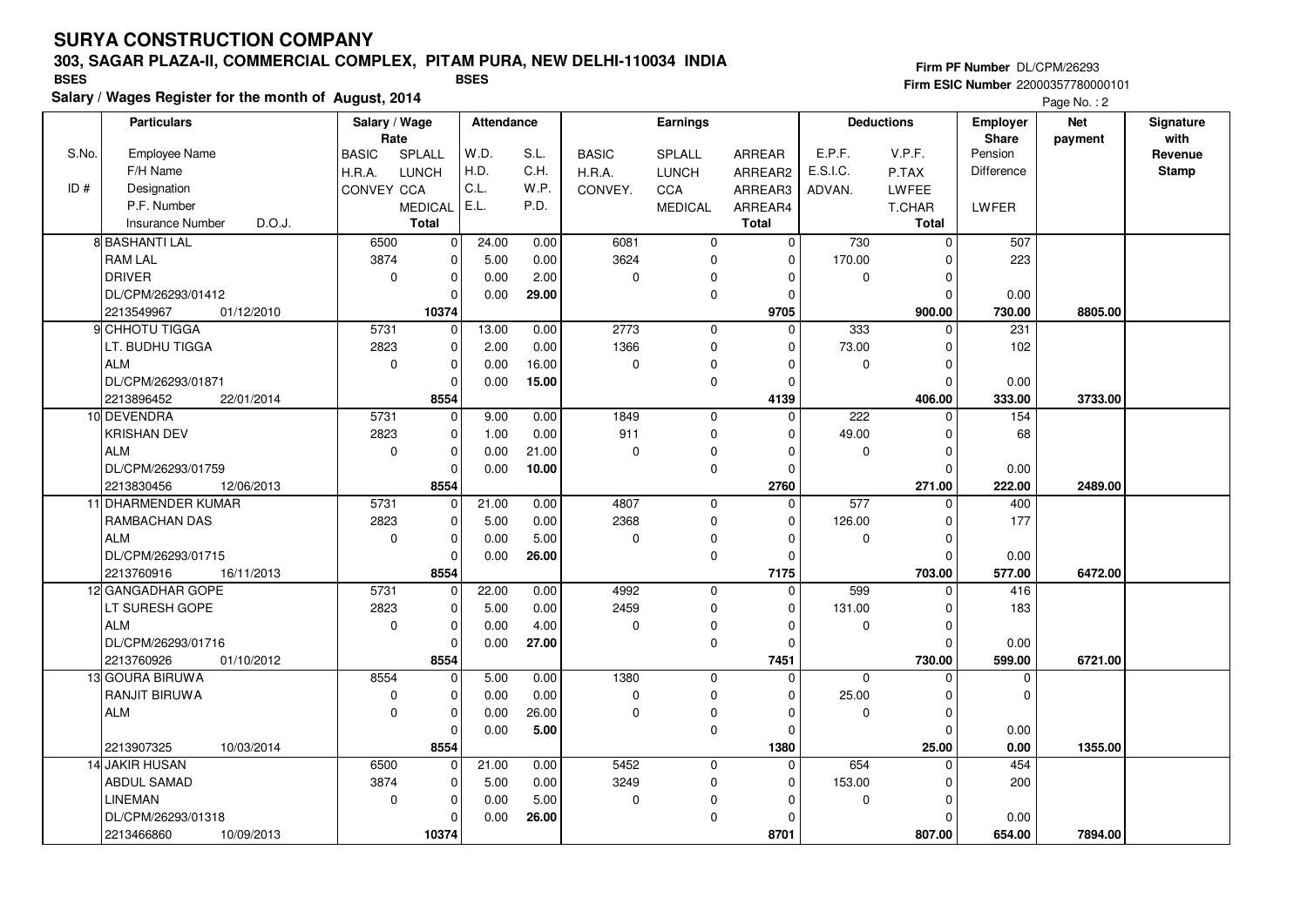### **303, SAGAR PLAZA-II, COMMERCIAL COMPLEX, PITAM PURA, NEW DELHI-110034 INDIA**

**Salary / Wages Register for the month of August, 2014 BSES BSES**

**Firm PF Number** DL/CPM/26293 **Firm ESIC Number** 22000357780000101

|       | <b>Particulars</b>                           | Salary / Wage<br>Rate |                         | <b>Attendance</b> |              |              | <b>Earnings</b>            |                |          | <b>Deductions</b>  | Employer<br>Share | <b>Net</b> | Signature<br>with |
|-------|----------------------------------------------|-----------------------|-------------------------|-------------------|--------------|--------------|----------------------------|----------------|----------|--------------------|-------------------|------------|-------------------|
| S.No. | <b>Employee Name</b>                         | <b>BASIC</b>          | SPLALL                  | W.D.              | S.L.         | <b>BASIC</b> | SPLALL                     | <b>ARREAR</b>  | E.P.F.   | V.P.F.             | Pension           | payment    | Revenue           |
|       | F/H Name                                     | H.R.A.                | <b>LUNCH</b>            | H.D.              | C.H.         | H.R.A.       | <b>LUNCH</b>               | ARREAR2        | E.S.I.C. | P.TAX              | <b>Difference</b> |            | <b>Stamp</b>      |
| ID#   | Designation                                  | CONVEY CCA            |                         | C.L.              | W.P.         | CONVEY.      | <b>CCA</b>                 | ARREAR3        | ADVAN.   | LWFEE              |                   |            |                   |
|       | P.F. Number                                  |                       | <b>MEDICAL</b>          | E.L.              | P.D.         |              | <b>MEDICAL</b>             | ARREAR4        |          | T.CHAR             | LWFER             |            |                   |
|       | <b>Insurance Number</b><br>D.O.J.            |                       | <b>Total</b>            |                   |              |              |                            | <b>Total</b>   |          | Total              |                   |            |                   |
|       | 15 LAKHAN KHALKU                             | 6500                  | $\overline{\mathbf{0}}$ | 19.00             | 0.00         | 4823         | $\mathbf 0$                | $\overline{0}$ | 579      | $\mathsf 0$        | 402               |            |                   |
|       | <b>JEETU KHALKU</b>                          | 3874                  | 0                       | 4.00              | 0.00         | 2874         | $\mathbf 0$                | 0              | 135.00   | $\Omega$           | 177               |            |                   |
|       | <b>LINEMAN</b>                               | $\mathbf 0$           | $\pmb{0}$               | 0.00              | 0.00         | 0            | $\mathbf 0$                | $\Omega$       | 0        | $\mathbf 0$        |                   |            |                   |
|       | DL/CPM/26293/00700                           |                       | $\Omega$                | 0.00              | 23.00        |              | $\mathbf 0$                | $\Omega$       |          | $\Omega$           | 0.00              |            |                   |
|       | 2213176988<br>09/04/2007                     |                       | 10374                   |                   |              |              |                            | 7697           |          | 714.00             | 579.00            | 6983.00    |                   |
|       | 16 LALAN SINGH                               | 6500                  | $\pmb{0}$               | 0.00              | 0.00         | $\mathbf 0$  | $\mathbf 0$                | 0              | 0        | $\mathbf 0$        | $\mathbf 0$       |            |                   |
|       | RAJBALI SINGH                                | 3874                  | $\mathbf 0$             | 0.00              | 0.00         | 0            | $\mathbf 0$                | $\Omega$       | 0.00     | $\mathbf 0$        | $\Omega$          |            |                   |
|       | <b>LINEMAN</b>                               | $\Omega$              | $\Omega$                | 0.00              | 31.00        | $\mathbf{0}$ | $\pmb{0}$                  | ŋ              | $\Omega$ | $\Omega$           |                   |            |                   |
|       | DL/CPM/26293/01443                           |                       | $\mathbf 0$             | 0.00              | 0.00         |              | $\mathbf 0$                | 0              |          | $\mathbf 0$        | 0.00              |            |                   |
|       | 2213575384<br>15/02/2011                     |                       | 10374                   |                   |              |              |                            | 0              |          | 0.00               | 0.00              | 0.00       |                   |
|       | 17 MANOJ KARWA                               | 8554                  | 0                       | 20.00             | 0.00         | 6622         | $\mathbf 0$                | $\Omega$       | $\Omega$ | $\Omega$           | $\mathbf 0$       |            |                   |
|       | ABHIMANU KARWA                               | $\pmb{0}$             | $\pmb{0}$               | 4.00              | 0.00         | 0            | $\mathbf 0$                | $\Omega$       | 116.00   | $\Omega$           | $\Omega$          |            |                   |
|       | <b>ALM</b>                                   | 0                     | $\mathbf 0$             | 0.00              | 7.00         | $\mathbf 0$  | 0                          | $\Omega$       | 0        | 0                  |                   |            |                   |
|       |                                              |                       | $\mathbf 0$             | 0.00              | 24.00        |              | $\mathbf 0$                | 0              |          | $\Omega$           | 0.00              |            |                   |
|       | 2213932212<br>12/06/2014                     |                       | 8554                    |                   |              |              |                            | 6622           |          | 116.00             | 0.00              | 6506.00    |                   |
|       | 18 MANOJ KUMAR                               | 5731                  | $\overline{0}$          | 26.00             | 0.00         | 5731         | $\overline{0}$             | $\overline{0}$ | 688      | $\Omega$           | 477               |            |                   |
|       | <b>RAMDEEN</b>                               | 2823                  | $\mathbf 0$             | 5.00              | 0.00         | 2823         | $\mathbf 0$                | $\Omega$       | 150.00   | $\Omega$           | 211               |            |                   |
|       | <b>ALM</b>                                   | $\mathbf 0$           | $\pmb{0}$               | 0.00              | 0.00         | 0            | 0                          | $\Omega$       | 0        | 0                  |                   |            |                   |
|       | DL/CPM/26293/00840                           |                       | $\Omega$                | 0.00              | 31.00        |              | $\pmb{0}$                  | $\Omega$       |          | $\Omega$           | 0.00              |            |                   |
|       | 2211675142<br>01/07/2007<br>19 MOHAMAD RINKU | 5731                  | 8554                    | 20.00             |              | 4437         |                            | 8554           | 532      | 838.00<br>$\Omega$ | 688.00<br>370     | 7716.00    |                   |
|       | MOHAMAD SHAHID                               | 2823                  | 0<br>0                  | 4.00              | 0.00<br>0.00 | 2186         | $\mathbf 0$<br>$\mathbf 0$ | 0<br>$\Omega$  | 116.00   | 0                  | 162               |            |                   |
|       | <b>ALM</b>                                   | $\mathbf 0$           | $\pmb{0}$               | 0.00              | 7.00         | 0            | 0                          | $\Omega$       | 0        | $\mathbf 0$        |                   |            |                   |
|       | DL/CPM/26293/01444                           |                       | $\Omega$                | 0.00              | 24.00        |              | $\pmb{0}$                  | $\Omega$       |          | $\Omega$           | 0.00              |            |                   |
|       | 2213575396<br>15/02/2011                     |                       | 8554                    |                   |              |              |                            | 6623           |          | 648.00             | 532.00            | 5975.00    |                   |
|       | 20 MOHD ASRAF                                | 5731                  | 0                       | 17.00             | 0.00         | 3697         | $\mathbf 0$                | $\Omega$       | 444      | 0                  | 308               |            |                   |
|       | LT MOHD IMTIAZ                               | 2823                  | $\pmb{0}$               | 3.00              | 0.00         | 1821         | $\mathbf 0$                | $\Omega$       | 97.00    | $\mathbf 0$        | 136               |            |                   |
|       | <b>ALM</b>                                   | $\mathbf 0$           | $\mathbf 0$             | 0.00              | 11.00        | 0            | 0                          | $\Omega$       | 0        | $\Omega$           |                   |            |                   |
|       | DL/CPM/26293/01656                           |                       | $\Omega$                | 0.00              | 20.00        |              | 0                          | 0              |          | $\mathbf 0$        | 0.00              |            |                   |
|       | 2213679753<br>10/12/2011                     |                       | 8554                    |                   |              |              |                            | 5518           |          | 541.00             | 444.00            | 4977.00    |                   |
|       | 21 MOHD EHSAN                                | 5731                  | $\mathbf 0$             | 16.00             | 0.00         | 3513         | $\mathbf 0$                | $\Omega$       | 422      | $\mathbf 0$        | 293               |            |                   |
|       | SHIRAJUDDIN                                  | 2823                  | $\pmb{0}$               | 3.00              | 0.00         | 1730         | 0                          | $\Omega$       | 92.00    | $\Omega$           | 129               |            |                   |
|       | <b>ALM</b>                                   | $\mathbf 0$           | $\mathbf 0$             | 0.00              | 12.00        | $\mathbf 0$  | 0                          | $\Omega$       | 0        | $\Omega$           |                   |            |                   |
|       |                                              |                       |                         |                   |              |              |                            |                |          |                    |                   |            |                   |
|       | DL/CPM/26293/00927                           |                       | $\Omega$                | 0.00              | 19.00        |              | $\mathbf 0$                | $\Omega$       |          | $\Omega$           | 0.00              |            |                   |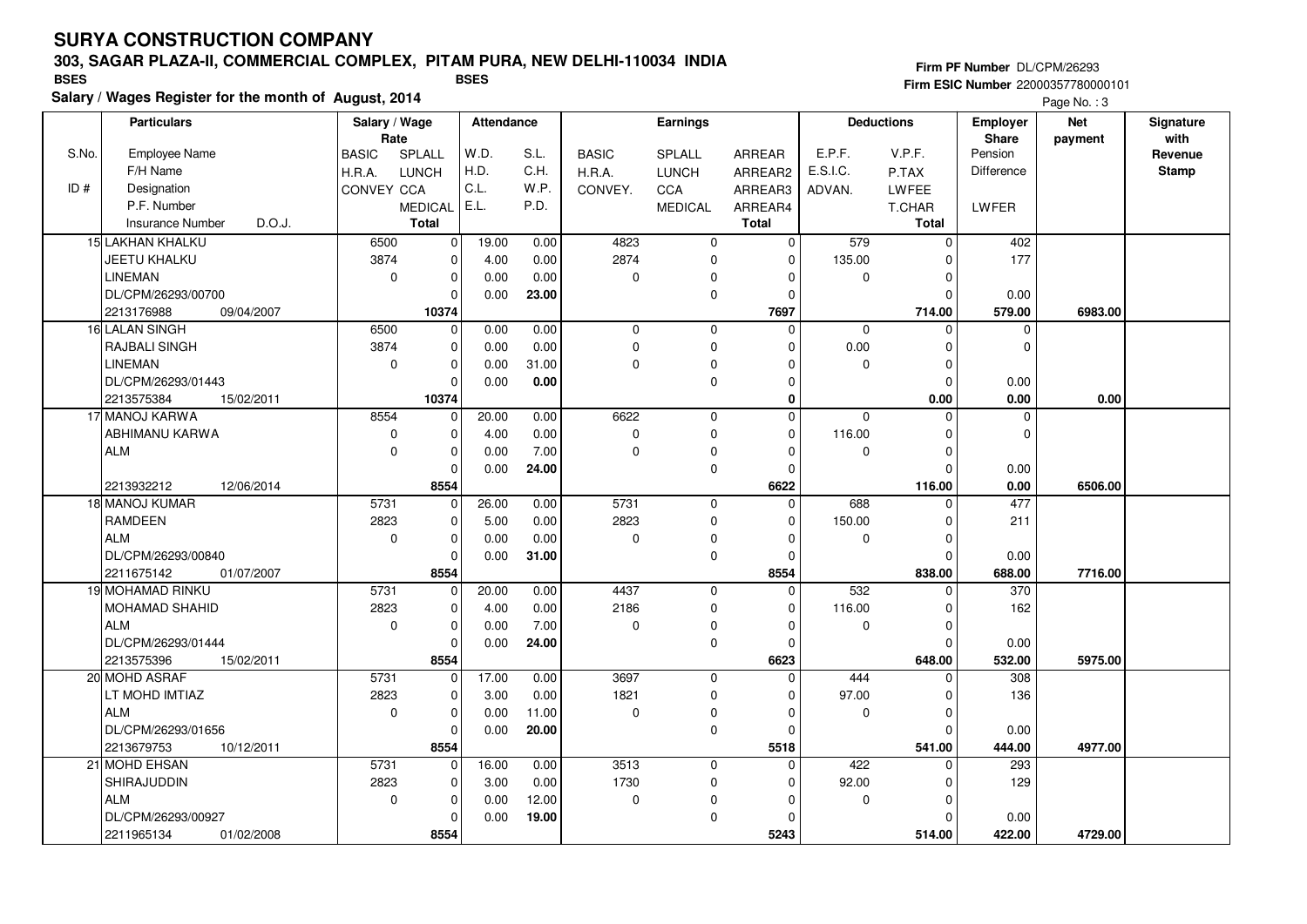### **303, SAGAR PLAZA-II, COMMERCIAL COMPLEX, PITAM PURA, NEW DELHI-110034 INDIA**

**Salary / Wages Register for the month of August, 2014 BSES BSES**

**Firm PF Number** DL/CPM/26293 **Firm ESIC Number** 22000357780000101

|       | <b>Particulars</b>                | Rate         | Salary / Wage  |       | <b>Attendance</b> |              | Earnings       |               |             | <b>Deductions</b> | <b>Employer</b><br>Share | <b>Net</b><br>payment | Signature<br>with |
|-------|-----------------------------------|--------------|----------------|-------|-------------------|--------------|----------------|---------------|-------------|-------------------|--------------------------|-----------------------|-------------------|
| S.No. | <b>Employee Name</b>              | <b>BASIC</b> | SPLALL         | W.D.  | S.L.              | <b>BASIC</b> | SPLALL         | <b>ARREAR</b> | E.P.F.      | V.P.F.            | Pension                  |                       | Revenue           |
|       | F/H Name                          | H.R.A.       | <b>LUNCH</b>   | H.D.  | C.H.              | H.R.A.       | <b>LUNCH</b>   | ARREAR2       | E.S.I.C.    | P.TAX             | Difference               |                       | <b>Stamp</b>      |
| ID#   | Designation                       | CONVEY CCA   |                | C.L.  | W.P.              | CONVEY.      | CCA            | ARREAR3       | ADVAN.      | LWFEE             |                          |                       |                   |
|       | P.F. Number                       |              | <b>MEDICAL</b> | E.L.  | P.D.              |              | <b>MEDICAL</b> | ARREAR4       |             | T.CHAR            | <b>LWFER</b>             |                       |                   |
|       | D.O.J.<br><b>Insurance Number</b> |              | Total          |       |                   |              |                | <b>Total</b>  |             | <b>Total</b>      |                          |                       |                   |
|       | 22 MOHD ISHTIAQ                   | 5731         | $\mathbf 0$    | 6.00  | 0.00              | 1109         | $\mathbf 0$    | $\mathbf 0$   | 133         | $\mathbf 0$       | 92                       |                       |                   |
|       | <b>MOHD MUSLIM</b>                | 2823         | $\pmb{0}$      | 0.00  | 0.00              | 546          | $\mathbf 0$    | $\Omega$      | 29.00       | <sup>0</sup>      | 41                       |                       |                   |
|       | ALM                               | $\mathbf 0$  | $\mathbf 0$    | 0.00  | 25.00             | $\Omega$     | 0              |               | $\mathbf 0$ | $\Omega$          |                          |                       |                   |
|       | DL/CPM/26293/01286                |              | $\mathbf 0$    | 0.00  | 6.00              |              | 0              | $\Omega$      |             | $\Omega$          | 0.00                     |                       |                   |
|       | 2213306581<br>06/03/2010          |              | 8554           |       |                   |              |                | 1655          |             | 162.00            | 133.00                   | 1493.00               |                   |
|       | 23 MUKESH KUMAR SINGH             | 5731         | $\mathbf 0$    | 21.00 | 0.00              | 4622         | $\mathbf 0$    | $\Omega$      | 555         | $\Omega$          | 385                      |                       |                   |
|       | <b>RANA PRATAP SINGH</b>          | 2823         | $\mathbf 0$    | 4.00  | 0.00              | 2277         | 0              | $\Omega$      | 121.00      | 0                 | 170                      |                       |                   |
|       | <b>ALM</b>                        | $\mathbf 0$  | $\mathbf 0$    | 0.00  | 6.00              | $\Omega$     | 0              | O             | $\mathbf 0$ | O                 |                          |                       |                   |
|       | DL/CPM/26293/01446                |              | $\mathbf 0$    | 0.00  | 25.00             |              | 0              | $\Omega$      |             | $\Omega$          | 0.00                     |                       |                   |
|       | 2213575418<br>15/02/2011          |              | 8554           |       |                   |              |                | 6899          |             | 676.00            | 555.00                   | 6223.00               |                   |
|       | 24 RAJU KUMAR                     | 10374        | $\mathbf{0}$   | 26.00 | 0.00              | 10374        | $\mathbf 0$    | $\Omega$      | $\Omega$    | $\Omega$          | $\mathbf 0$              |                       |                   |
|       | <b>VIJAY KUMAR</b>                | $\mathbf 0$  | $\mathbf 0$    | 5.00  | 0.00              | $\mathbf 0$  | 0              | $\Omega$      | 182.00      | $\Omega$          | $\mathbf 0$              |                       |                   |
|       | <b>LINEMAN</b>                    | $\mathbf 0$  | $\mathbf 0$    | 0.00  | 0.00              | $\Omega$     | 0              | $\Omega$      | 0           | $\Omega$          |                          |                       |                   |
|       |                                   |              | $\Omega$       | 0.00  | 31.00             |              | $\pmb{0}$      | $\Omega$      |             | $\Omega$          | 0.00                     |                       |                   |
|       | 1113593812<br>04/04/2014          |              | 10374          |       |                   |              |                | 10374         |             | 182.00            | 0.00                     | 10192.00              |                   |
|       | 25 RAJU SHAH                      | 6500         | $\mathbf 0$    | 21.00 | 0.00              | 5452         | $\mathbf 0$    | $\Omega$      | 654         | $\Omega$          | 454                      |                       |                   |
|       | <b>TUNTUN SHAH</b>                | 3874         | $\mathbf 0$    | 5.00  | 0.00              | 3249         | $\mathsf 0$    | $\Omega$      | 153.00      | $\Omega$          | 200                      |                       |                   |
|       | <b>LINEMAN</b>                    | $\mathbf 0$  | $\pmb{0}$      | 0.00  | 5.00              | $\Omega$     | 0              | $\Omega$      | $\mathbf 0$ | $\Omega$          |                          |                       |                   |
|       | DL/CPM/26293/01260                |              | $\mathbf 0$    | 0.00  | 26.00             |              | 0              | $\Omega$      |             | O                 | 0.00                     |                       |                   |
|       | 2213176991<br>01/11/2013          |              | 10374          |       |                   |              |                | 8701          |             | 807.00            | 654.00                   | 7894.00               |                   |
|       | 26 RAJU TOPPO                     | 6500         | $\mathbf 0$    | 16.00 | 0.00              | 3984         | $\mathbf 0$    | $\Omega$      | 478         |                   | 332                      |                       |                   |
|       | SINGA TOPPO                       | 3874         | $\pmb{0}$      | 3.00  | 0.00              | 2374         | $\mathbf 0$    | $\Omega$      | 112.00      | $\Omega$          | 146                      |                       |                   |
|       | <b>LINEMAN</b>                    | 0            | $\pmb{0}$      | 0.00  | 12.00             | $\mathbf 0$  | 0              | $\Omega$      | 0           | $\Omega$          |                          |                       |                   |
|       | DL/CPM/26293/01704                |              | $\mathbf 0$    | 0.00  | 19.00             |              | 0              | $\Omega$      |             | $\Omega$          | 0.00                     |                       |                   |
|       | 2210026296<br>09/07/2012          |              | 10374          |       |                   |              |                | 6358          |             | 590.00            | 478.00                   | 5768.00               |                   |
|       | 27 RAMA SHANKAR YADAV             | 5731         | $\mathbf 0$    | 22.00 | 0.00              | 4992         | $\mathbf 0$    | $\Omega$      | 599         | $\Omega$          | 416                      |                       |                   |
|       | SUBARAN YADAV                     | 2823         | $\mathbf 0$    | 5.00  | 0.00              | 2459         | $\mathbf 0$    | $\Omega$      | 131.00      | $\Omega$          | 183                      |                       |                   |
|       | <b>ALM</b>                        | $\mathbf 0$  | $\mathbf 0$    | 0.00  | 4.00              | $\mathbf 0$  | 0              | $\Omega$      | $\mathbf 0$ | $\Omega$          |                          |                       |                   |
|       | DL/CPM/26293/00984                |              | $\mathbf 0$    | 0.00  | 27.00             |              | 0              | $\Omega$      |             | $\Omega$          | 0.00                     |                       |                   |
|       | 2212500764<br>28/11/2008          |              | 8554           |       |                   |              |                | 7451          |             | 730.00            | 599.00                   | 6721.00               |                   |
|       | 28 RAMESHWAR                      | 6500         | $\mathbf 0$    | 26.00 | 0.00              | 6500         | $\mathbf 0$    | $\Omega$      | 780         | $\Omega$          | 541                      |                       |                   |
|       | SURESH CHAND                      | 3874         | $\mathbf 0$    | 5.00  | 0.00              | 3874         | 0              | $\Omega$      | 182.00      | O                 | 239                      |                       |                   |
|       | <b>LINEMAN</b>                    | $\mathbf 0$  | $\mathbf 0$    | 0.00  | 0.00              | $\mathbf 0$  | 0              | $\Omega$      | $\mathbf 0$ | $\Omega$          |                          |                       |                   |
|       | DL/CPM/26293/01494                |              | $\mathbf 0$    | 0.00  | 31.00             |              | 0              |               |             | O                 | 0.00                     |                       |                   |
|       | 2213635001<br>10/09/2013          |              | 10374          |       |                   |              |                | 10374         |             | 962.00            | 780.00                   | 9412.00               |                   |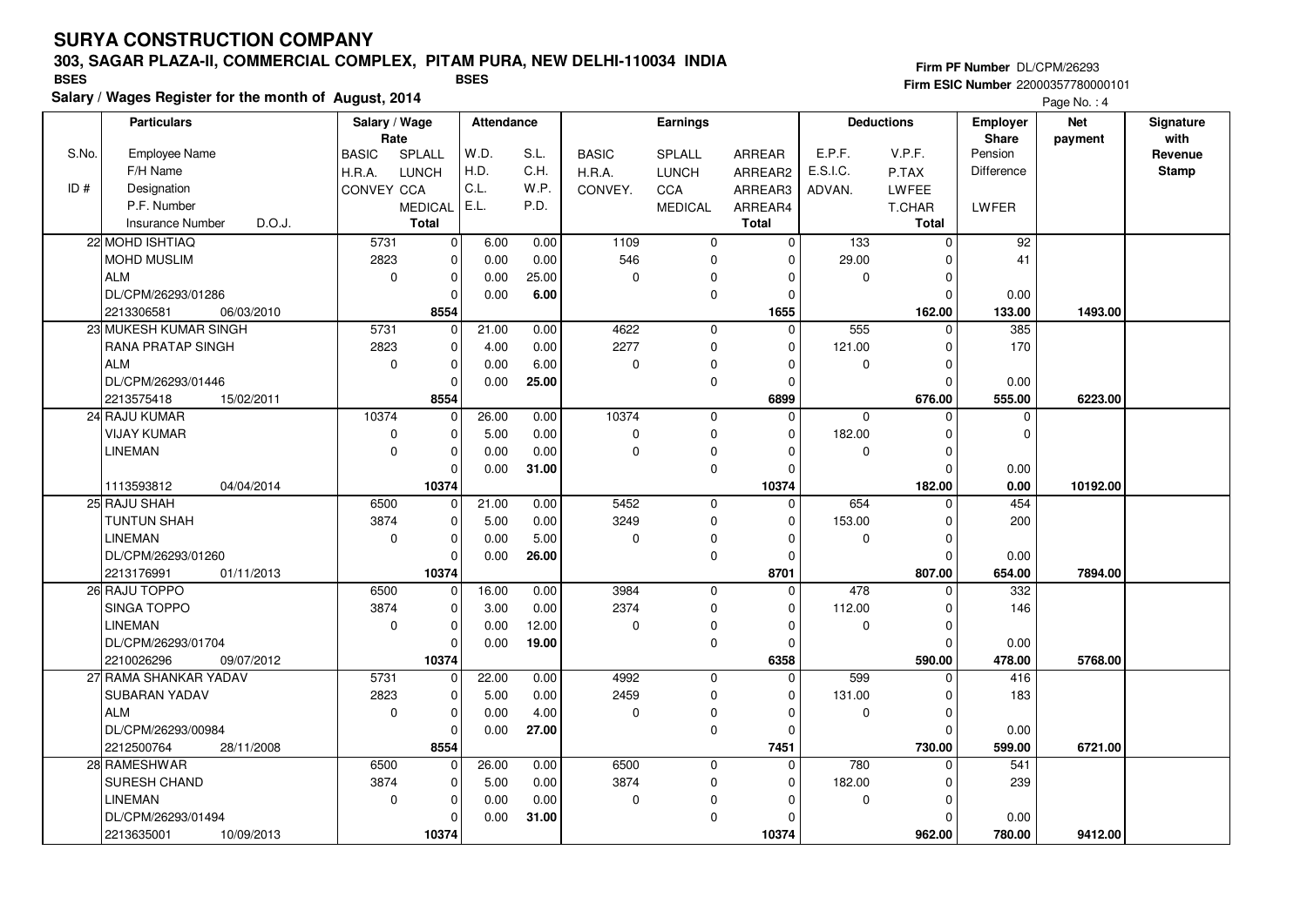### **303, SAGAR PLAZA-II, COMMERCIAL COMPLEX, PITAM PURA, NEW DELHI-110034 INDIA**

**Salary / Wages Register for the month of August, 2014 BSES BSES**

**Firm PF Number** DL/CPM/26293 **Firm ESIC Number** 22000357780000101

|       | <b>Particulars</b>                          |                        | Salary / Wage<br>Rate |       | Attendance   |                     | Earnings       |               |                    | <b>Deductions</b> | <b>Employer</b><br><b>Share</b> | <b>Net</b> | Signature<br>with |
|-------|---------------------------------------------|------------------------|-----------------------|-------|--------------|---------------------|----------------|---------------|--------------------|-------------------|---------------------------------|------------|-------------------|
| S.No. | <b>Employee Name</b>                        | SPLALL<br><b>BASIC</b> |                       | W.D.  | S.L.         | <b>BASIC</b>        | SPLALL         | <b>ARREAR</b> | E.P.F.             | V.P.F.            | Pension                         | payment    | Revenue           |
|       | F/H Name                                    | <b>LUNCH</b><br>H.R.A. |                       | H.D.  | C.H.         | H.R.A.              | <b>LUNCH</b>   | ARREAR2       | E.S.I.C.           | P.TAX             | Difference                      |            | <b>Stamp</b>      |
| ID#   | Designation                                 | <b>CONVEY CCA</b>      |                       | C.L.  | W.P.         | CONVEY.             | CCA            | ARREAR3       | ADVAN.             | LWFEE             |                                 |            |                   |
|       | P.F. Number                                 |                        | <b>MEDICAL</b>        | E.L.  | P.D.         |                     | <b>MEDICAL</b> | ARREAR4       |                    | T.CHAR            | LWFER                           |            |                   |
|       | D.O.J.<br><b>Insurance Number</b>           |                        | <b>Total</b>          |       |              |                     |                | <b>Total</b>  |                    | <b>Total</b>      |                                 |            |                   |
|       | 29 RANA KUMAR SINGH                         | 6500                   |                       |       |              | 5452                |                |               | 654                | $\mathbf 0$       | 454                             |            |                   |
|       |                                             |                        | $\mathbf 0$           | 21.00 | 0.00         |                     | 0              | 0             |                    |                   |                                 |            |                   |
|       | <b>JAMIDAR SINGH</b><br><b>LINEMAN</b>      | 3874<br>$\mathbf 0$    | $\mathbf 0$           | 5.00  | 0.00<br>5.00 | 3249<br>$\mathbf 0$ | 0              | 0<br>$\Omega$ | 153.00<br>$\Omega$ | 0<br>$\Omega$     | 200                             |            |                   |
|       | DL/CPM/26293/01467                          |                        | $\mathbf 0$           | 0.00  |              |                     | $\mathbf 0$    |               |                    | $\Omega$          |                                 |            |                   |
|       |                                             |                        | $\mathbf 0$           | 0.00  | 26.00        |                     | 0              | $\mathbf 0$   |                    |                   | 0.00                            |            |                   |
|       | 2213585660<br>17/03/2011<br>30 RANJEET SADA |                        | 10374                 | 6.00  |              | 1258                |                | 8701          | $\overline{151}$   | 807.00            | 654.00<br>$\overline{105}$      | 7894.00    |                   |
|       | <b>BERES SADA</b>                           | 6500                   | $\overline{0}$        |       | 0.00         |                     | 0              | $\mathbf 0$   |                    | $\mathbf 0$       |                                 |            |                   |
|       |                                             | 3874                   | $\mathbf 0$           | 0.00  | 0.00         | 750                 | 0              | $\Omega$      | 36.00              | $\Omega$          | 46                              |            |                   |
|       | <b>DRIVER</b>                               | $\mathbf 0$            | $\mathbf 0$           | 0.00  | 25.00        | $\mathbf 0$         | 0              | $\Omega$      | $\mathbf 0$        | $\Omega$          |                                 |            |                   |
|       | DL/CPM/26293/00975                          |                        | $\mathbf 0$           | 0.00  | 6.00         |                     | 0              | $\mathbf 0$   |                    | $\mathbf 0$       | 0.00                            |            |                   |
|       | 2212257218<br>01/08/2008                    |                        | 10374                 |       |              |                     |                | 2008          |                    | 187.00            | 151.00                          | 1821.00    |                   |
|       | 31 RAVI SHARMA                              | 6500                   | $\mathbf 0$           | 26.00 | 0.00         | 6500                | $\mathbf 0$    | $\mathbf{0}$  | 780                | $\Omega$          | 541                             |            |                   |
|       | <b>SISTO MISTRI</b>                         | 3874                   | $\mathbf 0$           | 5.00  | 0.00         | 3874                | 0              | $\mathbf{0}$  | 182.00             | $\Omega$          | 239                             |            |                   |
|       | <b>LINEMAN</b>                              | $\mathbf 0$            | $\mathbf 0$           | 0.00  | 0.00         | $\mathbf 0$         | 0              | $\mathbf 0$   | $\Omega$           | $\mathbf 0$       |                                 |            |                   |
|       | DL/CPM/26293/00659                          |                        | $\mathbf 0$           | 0.00  | 31.00        |                     | 0              | $\mathbf 0$   |                    | $\Omega$          | 0.00                            |            |                   |
|       | 2205498595<br>18/11/2006                    |                        | 10374                 |       |              |                     |                | 10374         |                    | 962.00            | 780.00                          | 9412.00    |                   |
|       | 32 SACHIN BEHRA                             | 6500                   | $\mathbf 0$           | 25.00 | 0.00         | 6290                | 0              | $\mathbf 0$   | 755                | $\Omega$          | 524                             |            |                   |
|       | RAJENDER BEHRA                              | 3874                   | $\mathbf 0$           | 5.00  | 0.00         | 3749                | 0              | $\Omega$      | 176.00             | $\Omega$          | 231                             |            |                   |
|       | <b>LINEMAN</b>                              | $\mathbf 0$            | $\mathbf 0$           | 0.00  | 1.00         | $\mathbf 0$         | 0              | $\Omega$      | $\Omega$           | $\Omega$          |                                 |            |                   |
|       | DL/CPM/26293/01469                          |                        | $\mathbf 0$           | 0.00  | 30.00        |                     | $\mathbf 0$    | $\Omega$      |                    | 0                 | 0.00                            |            |                   |
|       | 2213585667<br>17/03/2011                    |                        | 10374                 |       |              |                     |                | 10039         |                    | 931.00            | 755.00                          | 9108.00    |                   |
|       | 33 SAFIQUL ASLAM                            | 5731                   | $\mathbf 0$           | 21.00 | 0.00         | 4622                | 0              | $\mathbf 0$   | 555                | $\Omega$          | 385                             |            |                   |
|       | <b>ABDUL LATIF</b>                          | 2823                   | $\mathbf 0$           | 4.00  | 0.00         | 2277                | $\mathbf 0$    | $\Omega$      | 121.00             | $\Omega$          | 170                             |            |                   |
|       | <b>ALM</b>                                  | $\mathbf 0$            | $\mathbf 0$           | 0.00  | 6.00         | $\mathbf 0$         | 0              | $\mathbf 0$   | 0                  | 0                 |                                 |            |                   |
|       | DL/CPM/26293/00686                          |                        | $\mathbf 0$           | 0.00  | 25.00        |                     | 0              | $\Omega$      |                    | $\Omega$          | 0.00                            |            |                   |
|       | 2210093891<br>10/09/2013                    |                        | 8554                  |       |              |                     |                | 6899          |                    | 676.00            | 555.00                          | 6223.00    |                   |
|       | 34 SANJAY KUMAR                             | 5731                   | $\mathbf 0$           | 0.00  | 0.00         | 0                   | $\mathbf 0$    | $\Omega$      | $\mathbf 0$        | $\Omega$          | $\Omega$                        |            |                   |
|       | <b>RANGI LAL</b>                            | 2823                   | $\mathbf 0$           | 0.00  | 0.00         | $\mathbf 0$         | 0              | $\mathbf 0$   | 0.00               | 0                 | $\Omega$                        |            |                   |
|       | <b>ALM</b>                                  | $\mathbf 0$            | $\mathbf 0$           | 0.00  | 31.00        | $\Omega$            | 0              | $\Omega$      | $\mathbf 0$        | $\Omega$          |                                 |            |                   |
|       | DL/CPM/26293/01670                          |                        | $\Omega$              | 0.00  | 0.00         |                     | 0              | $\mathbf 0$   |                    | $\Omega$          | 0.00                            |            |                   |
|       | 2213695017<br>15/02/2012                    |                        | 8554                  |       |              |                     |                | $\mathbf 0$   |                    | 0.00              | 0.00                            | 0.00       |                   |
|       | 35 SHAN BABU                                | 10374                  | 0                     | 26.00 | 0.00         | 10374               | 0              | $\mathbf 0$   | 0                  | $\Omega$          | $\mathbf 0$                     |            |                   |
|       | RAJU                                        | $\mathbf 0$            | $\mathbf 0$           | 5.00  | 0.00         | $\mathbf 0$         | 0              | $\mathbf 0$   | 182.00             | $\Omega$          | $\Omega$                        |            |                   |
|       | <b>LINEMAN</b>                              | $\mathbf 0$            | $\mathbf 0$           | 0.00  | 0.00         | $\Omega$            | 0              | $\Omega$      | $\mathbf 0$        | $\Omega$          |                                 |            |                   |
|       |                                             |                        | $\mathbf 0$           | 0.00  | 31.00        |                     | 0              | $\Omega$      |                    | $\Omega$          | 0.00                            |            |                   |
|       | 2210026312<br>09/04/2014                    |                        | 10374                 |       |              |                     |                | 10374         |                    | 182.00            | 0.00                            | 10192.00   |                   |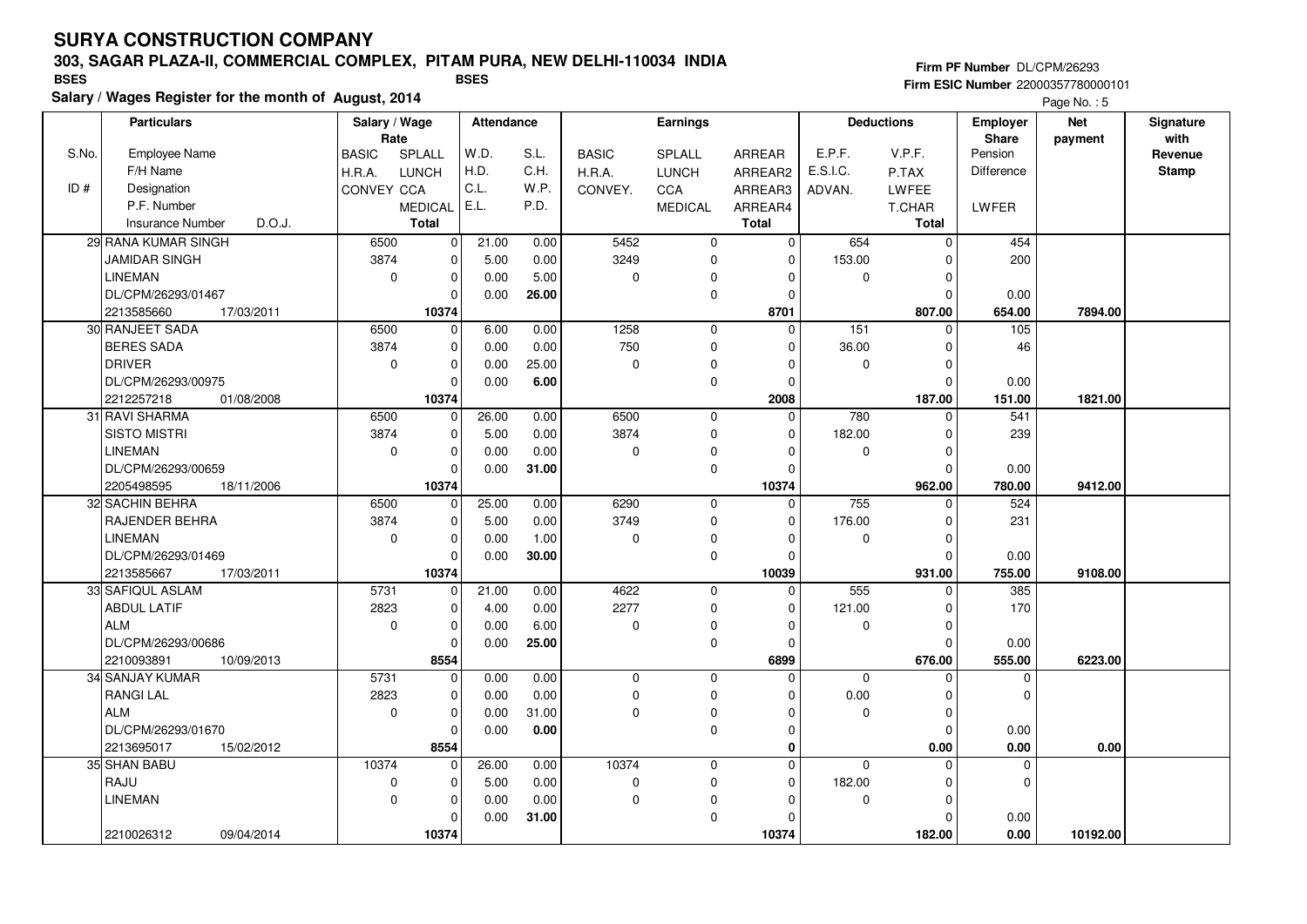### **303, SAGAR PLAZA-II, COMMERCIAL COMPLEX, PITAM PURA, NEW DELHI-110034 INDIA**

**Salary / Wages Register for the month of August, 2014 BSES BSES**

**Firm PF Number** DL/CPM/26293 **Firm ESIC Number** 22000357780000101

|       | <b>Particulars</b>                | Salary / Wage<br>Rate |                | <b>Attendance</b> |       |              | <b>Earnings</b> |               |                  | <b>Deductions</b> | Employer<br>Share | <b>Net</b> | Signature<br>with |
|-------|-----------------------------------|-----------------------|----------------|-------------------|-------|--------------|-----------------|---------------|------------------|-------------------|-------------------|------------|-------------------|
| S.No. | <b>Employee Name</b>              | <b>BASIC</b>          | SPLALL         | W.D.              | S.L.  | <b>BASIC</b> | SPLALL          | <b>ARREAR</b> | E.P.F.           | V.P.F.            | Pension           | payment    | Revenue           |
|       | F/H Name                          | H.R.A.                | <b>LUNCH</b>   | H.D.              | C.H.  | H.R.A.       | <b>LUNCH</b>    | ARREAR2       | E.S.I.C.         | P.TAX             | <b>Difference</b> |            | <b>Stamp</b>      |
| ID#   | Designation                       | CONVEY CCA            |                | C.L.              | W.P.  | CONVEY.      | CCA             | ARREAR3       | ADVAN.           | LWFEE             |                   |            |                   |
|       | P.F. Number                       |                       | <b>MEDICAL</b> | E.L.              | P.D.  |              | <b>MEDICAL</b>  | ARREAR4       |                  | T.CHAR            | LWFER             |            |                   |
|       | <b>Insurance Number</b><br>D.O.J. |                       | <b>Total</b>   |                   |       |              |                 | <b>Total</b>  |                  | <b>Total</b>      |                   |            |                   |
|       | 36 SHANKAR SINGH                  | 5731                  | $\mathbf 0$    | 23.00             | 0.00  | 5176         | 0               | $\mathbf 0$   | 621              | $\mathbf 0$       | 431               |            |                   |
|       | <b>MURALI SINGH</b>               | 2823                  | $\mathbf 0$    | 5.00              | 0.00  | 2550         | 0               | $\Omega$      | 136.00           | $\Omega$          | 190               |            |                   |
|       | ALM                               | $\mathbf 0$           | $\mathbf 0$    | 0.00              | 3.00  | $\mathbf 0$  | 0               |               | $\mathbf 0$      | $\mathbf 0$       |                   |            |                   |
|       | DL/CPM/26293/01756                |                       | $\Omega$       | 0.00              | 28.00 |              | 0               | $\Omega$      |                  | $\Omega$          | 0.00              |            |                   |
|       | 2213816829<br>10/05/2013          |                       | 8554           |                   |       |              |                 | 7726          |                  | 757.00            | 621.00            | 6969.00    |                   |
|       | 37 SHRIKANT SAH                   | 6500                  | $\mathbf 0$    | 0.00              | 0.00  | 0            | 0               | $\Omega$      | 0                | $\Omega$          | 0                 |            |                   |
|       | <b>GHANSHYAM SAH</b>              | 4810                  | $\mathbf 0$    | 0.00              | 0.00  | $\Omega$     | 0               |               | 0.00             | 0                 | $\Omega$          |            |                   |
|       | <b>SUPERVISOR</b>                 | $\mathbf 0$           | $\mathbf 0$    | 0.00              | 31.00 | $\Omega$     | 0               |               | $\mathbf 0$      | $\Omega$          |                   |            |                   |
|       | DL/CPM/26293/01750                |                       | $\Omega$       | 0.00              | 0.00  |              | 0               |               |                  | $\mathbf 0$       | 0.00              |            |                   |
|       | 2213795983<br>15/02/2013          |                       | 11310          |                   |       |              |                 | $\bf{0}$      |                  | 0.00              | 0.00              | 0.00       |                   |
|       | 38 SHYAM SINGH                    | 6500                  | $\mathbf 0$    | 23.00             | 0.00  | 5871         | $\mathbf 0$     | $\mathbf 0$   | $\overline{705}$ | $\mathbf 0$       | 489               |            |                   |
|       | SURESH SINGH                      | 3874                  | $\mathbf 0$    | 5.00              | 0.00  | 3499         | 0               | $\Omega$      | 164.00           | $\Omega$          | 216               |            |                   |
|       | <b>DRIVER</b>                     | $\mathbf 0$           | $\mathbf 0$    | 0.00              | 3.00  | $\Omega$     | 0               |               | $\mathbf 0$      | $\mathbf 0$       |                   |            |                   |
|       | DL/CPM/26293/01416                |                       | $\mathbf 0$    | 0.00              | 28.00 |              | $\mathbf 0$     | $\Omega$      |                  | $\Omega$          | 0.00              |            |                   |
|       | 2205486451<br>01/12/2010          |                       | 10374          |                   |       |              |                 | 9370          |                  | 869.00            | 705.00            | 8501.00    |                   |
|       | 39 SOM DUTT                       | 6500                  | $\mathbf 0$    | 21.00             | 0.00  | 5242         | $\mathbf 0$     | $\Omega$      | 629              | $\Omega$          | 437               |            |                   |
|       | <b>HARI LAL</b>                   | 3874                  | $\mathbf 0$    | 4.00              | 0.00  | 3124         | 0               | $\Omega$      | 147.00           | $\Omega$          | 192               |            |                   |
|       | <b>LINEMAN</b>                    | $\mathbf 0$           | $\mathbf 0$    | 0.00              | 6.00  | $\Omega$     | 0               |               | $\mathbf 0$      | $\Omega$          |                   |            |                   |
|       | DL/CPM/26293/01338                |                       | $\Omega$       | 0.00              | 25.00 |              | 0               | $\Omega$      |                  | $\Omega$          | 0.00              |            |                   |
|       | 2213501221<br>15/07/2010          |                       | 10374          |                   |       |              |                 | 8366          |                  | 776.00            | 629.00            | 7590.00    |                   |
|       | 40 SUBHASH KUMAR                  | 5731                  | $\mathbf 0$    | 15.00             | 0.00  | 3328         | $\mathbf 0$     | $\Omega$      | 399              | $\Omega$          | $\overline{277}$  |            |                   |
|       | <b>JATAN SINGH</b>                | 2823                  | $\mathbf 0$    | 3.00              | 0.00  | 1639         | $\Omega$        |               | 87.00            | $\Omega$          | 122               |            |                   |
|       | <b>ALM</b>                        | $\mathbf 0$           | $\mathbf 0$    | 0.00              | 13.00 | $\mathbf 0$  | 0               | $\Omega$      | 0                | 0                 |                   |            |                   |
|       | DL/CPM/26293/00842                |                       | $\mathbf 0$    | 0.00              | 18.00 |              | 0               | $\Omega$      |                  | $\mathbf 0$       | 0.00              |            |                   |
|       | 2211675199<br>01/07/2007          |                       | 8554           |                   |       |              |                 | 4967          |                  | 486.00            | 399.00            | 4481.00    |                   |
|       | 41 SUNIL GOPE                     | 5731                  | $\Omega$       | 21.00             | 0.00  | 4622         | $\mathbf 0$     | $\Omega$      | 555              | $\Omega$          | 385               |            |                   |
|       | <b>LALMOHAN GOPE</b>              | 2823                  | $\mathbf 0$    | 4.00              | 0.00  | 2277         | 0               | $\Omega$      | 121.00           | $\Omega$          | 170               |            |                   |
|       | <b>ALM</b>                        | $\mathbf 0$           | $\mathbf 0$    | 0.00              | 6.00  | 0            | 0               | $\Omega$      | 0                | $\mathbf 0$       |                   |            |                   |
|       | DL/CPM/26293/01873                |                       | $\mathbf 0$    | 0.00              | 25.00 |              | 0               | $\Omega$      |                  | $\Omega$          | 0.00              |            |                   |
|       | 2213896996<br>28/01/2014          |                       | 8554           |                   |       |              |                 | 6899          |                  | 676.00            | 555.00            | 6223.00    |                   |
|       | 42 TAJDAR AHMED                   | 11310                 | $\mathbf 0$    | 9.00              | 0.00  | 3648         | $\mathbf 0$     | $\Omega$      | $\mathbf 0$      | $\Omega$          | $\mathbf 0$       |            |                   |
|       | SYED VIQAR AHMED                  | $\mathbf 0$           | $\mathbf 0$    | 1.00              | 0.00  | $\mathbf 0$  | 0               | $\Omega$      | 64.00            | $\mathbf 0$       | $\Omega$          |            |                   |
|       | <b>SUPERVISOR</b>                 | $\mathbf 0$           | $\mathbf 0$    | 0.00              | 21.00 | $\Omega$     | 0               |               | 0                | $\Omega$          |                   |            |                   |
|       |                                   |                       | $\Omega$       | 0.00              | 10.00 |              | 0               | $\Omega$      |                  | $\Omega$          | 0.00              |            |                   |
|       | 02/09/2013<br>2213854531          |                       | 11310          |                   |       |              |                 | 3648          |                  | 64.00             | 0.00              | 3584.00    |                   |